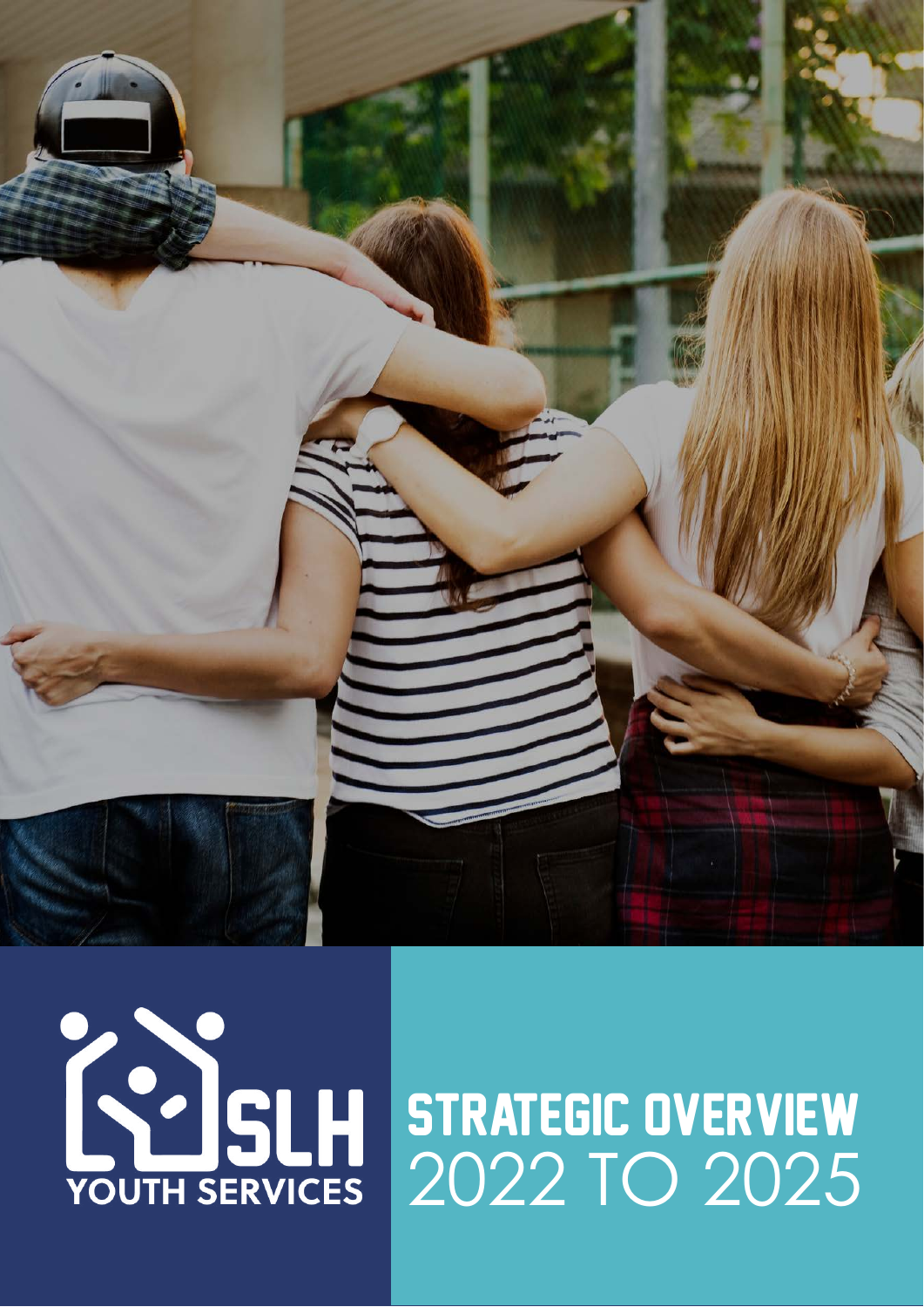# **CONTENTS**

| Introduction                                     | 3  |
|--------------------------------------------------|----|
| Key Achievements                                 | 4  |
| Issues identified in the 2021--22 Strategic Plan | 5  |
| Development of The Strategic Plan 2022-2025      | 5  |
| SWOT                                             |    |
| - Strengths                                      | 6  |
| - Weaknesses                                     | 7  |
| - Opportunities                                  | 8  |
| - Threats                                        | 9  |
| Staff input to priorities for SLH                | 9  |
| Our mission                                      | 10 |
| Our Vision                                       | 10 |
| Our Goals                                        | 10 |
| Our Goals are enabled by                         | 10 |
| Our Core Values                                  | 11 |
| <b>Stategic Goal 1</b>                           | 12 |
| <b>Strategic Goal 2</b>                          | 14 |
| <b>Strategic Goal 3</b>                          | 15 |
| <b>Strategic Goal 4</b>                          | 16 |
| Annexure 1                                       | 18 |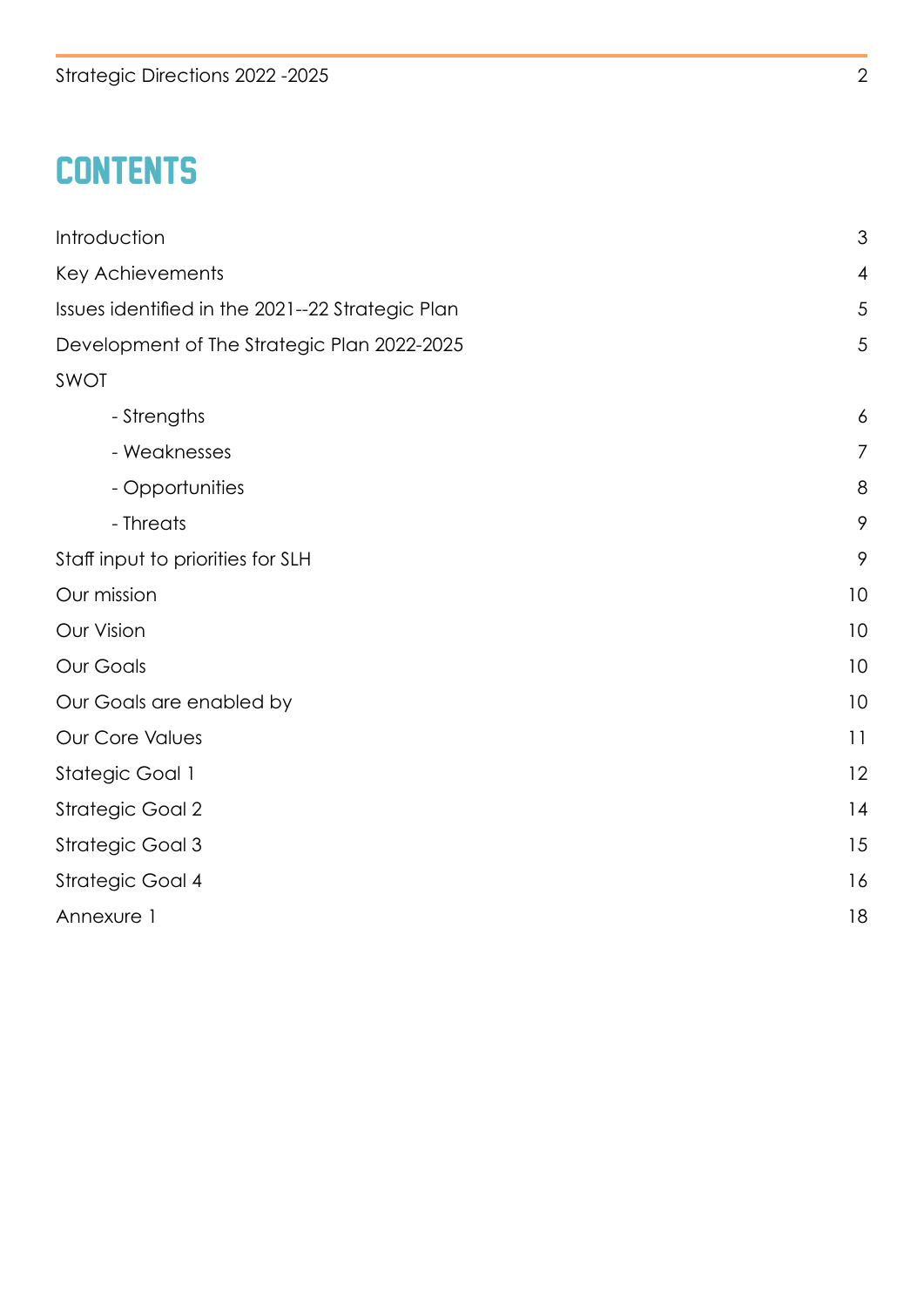#### **INTRODUCTION**



St Laurence House (SLH) has operated a service for homeless children and young people in eastern Sydney for 44 years. From small beginnings the organisation has now developed into a service providing 24/7/365 care to a maximum of five clients.

SLH also operates a STAY program providing transition accommodation and case management for clients between 18 – 24 years of age.

These programs can only be operated through a stable financial status, which is largely attributed to the generosity of our supporters and donations.

The next three years ahead are particularly important for the service. They are shaped by a number of key factors:

- The service's viability and operations are largely due to substantial fundraising activities. Government funding supports only about 70% of our costs, the balance coming from benefactors. Analysis of our benefactors shows an aging cohort.
- To continue to provide best practice service levels, and to continue to receive government funding, the service needs to achieve accreditation under the Australian Services Excellence standards (ASES).
- SLH is at an advanced stage of achieving accreditation, with our on-site assessment scheduled for 2 and 3 August 2022. Accreditation is not assured, and the service cannot continue without the ongoing Government funding.
- The additional costs to meet accreditation standards have shown that the service requires increased funding in the order of \$100,000 per annum, to fund higher staffing levels.
- The service is therefore no longer viable without substantial additional fundraising.
- During the Covid-19 pandemic, the short term Covid 19 stimulus funding has allowed the service to pay its way over the last year, and this has offset reduced income from fundraising activities. This has allowed SLH to cope financially during Covid.
- There is a prospect of additional funding for medium-term accommodation for homeless young people. SLH currently provides a medium-term model of accommodation and services, and should this funding eventuate, SLH funding might increase, potentially doubling.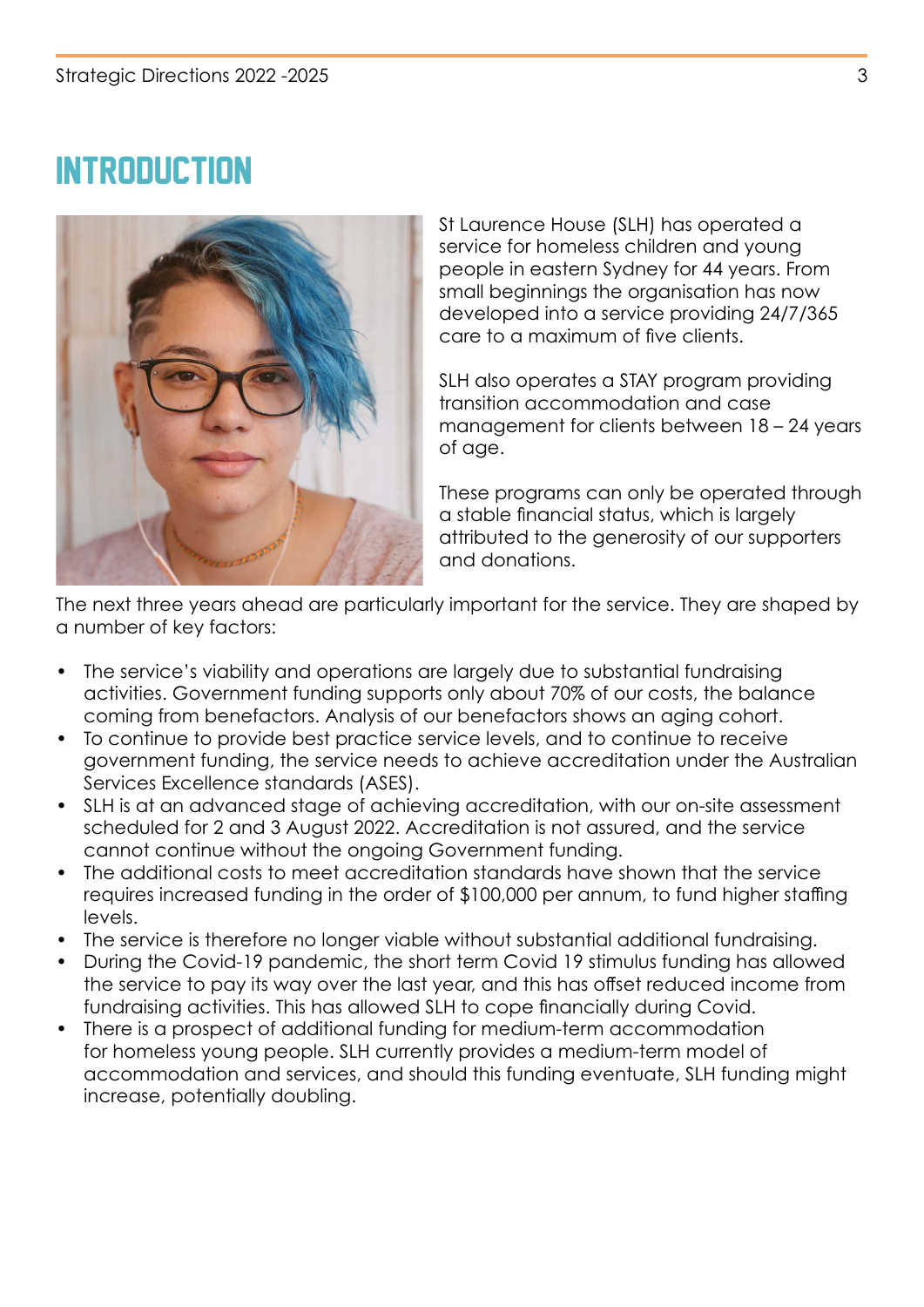#### **SLH is currently at a nexus – higher costs, higher service level expectations, accountability through ASES framework combined with potentially reduced fundraising capacity and an aging donor base. The current shortfall in DCJ funding is \$300,000.**

Should increased government funding emerge, concerns about our viability might ease, but alternative challenges would be generated. SLH would face the challenge of how to grow the service and meet the additional accountabilities associated with higher levels of funding.

Therefore, this current strategic planning cycle is particular important to ensure our financial viability, and to ensure team strengths are in place to both ensure deliver and growth best practice services

# Key acheivements in 2021**-**22

The following achievements showcase that work towards Strategic Goals has been consistent throughout the year and shows significant progress.

- The completion of a full suite of policies and procedures that has been approved by members of ARMCo and the Management Committee. These policies are supported by a comprehensive review schedule and controlled documentation. The policies have been communicated to staff.
- Establishing the new role of Residential Team Leader (RTL) to head up the service delivery team, augment the effective delivery and outcomes of client case plans, and to increase the skill levels of staff delivering Trauma Informed Care. This new role was successfully filled by internal applicant Nikki Butterfield from December 2021.
- A full review of rostering to ensure improved efficient and effective service delivery, which included a recommendation to reduce the reliance of casual wages costs and facilitate more permanent part time staff. We hope to see this new roster fully staffed and operation by July 2022.
- Rostering also now includes a 30-minute handover between each shift to ensure that vital client information is provided to the next staff member.
- The establishment of a centralised IT filing system to store all of the important organisational documents such as policies and procedures, forms, templates, contracts, records etc. Access has been specified for different levels of users to ensure security and confidentiality, whilst maintaining a "one source of truth'' system.
- Improved communication to staff through re-vamped staff meetings held weekly, monthly line Supervision, monthly Clinical Supervision with an external psychologist, and regular quarterly newsletters to staff to update them on the ASES project.
- Established the Employee Assistance Program (EAP) which is available to all staff for external and confidential assistance at times of need.
- Conducted a comprehensive external IT audit, to allow SLH to make informed decisions about upgrades to the IT capacity and capability.
- Established mandatory training for staff and Management Committee covering Child Safe Organisations, Reportable Conduct, Cultural Awareness, First Aid and WHS Due Diligence.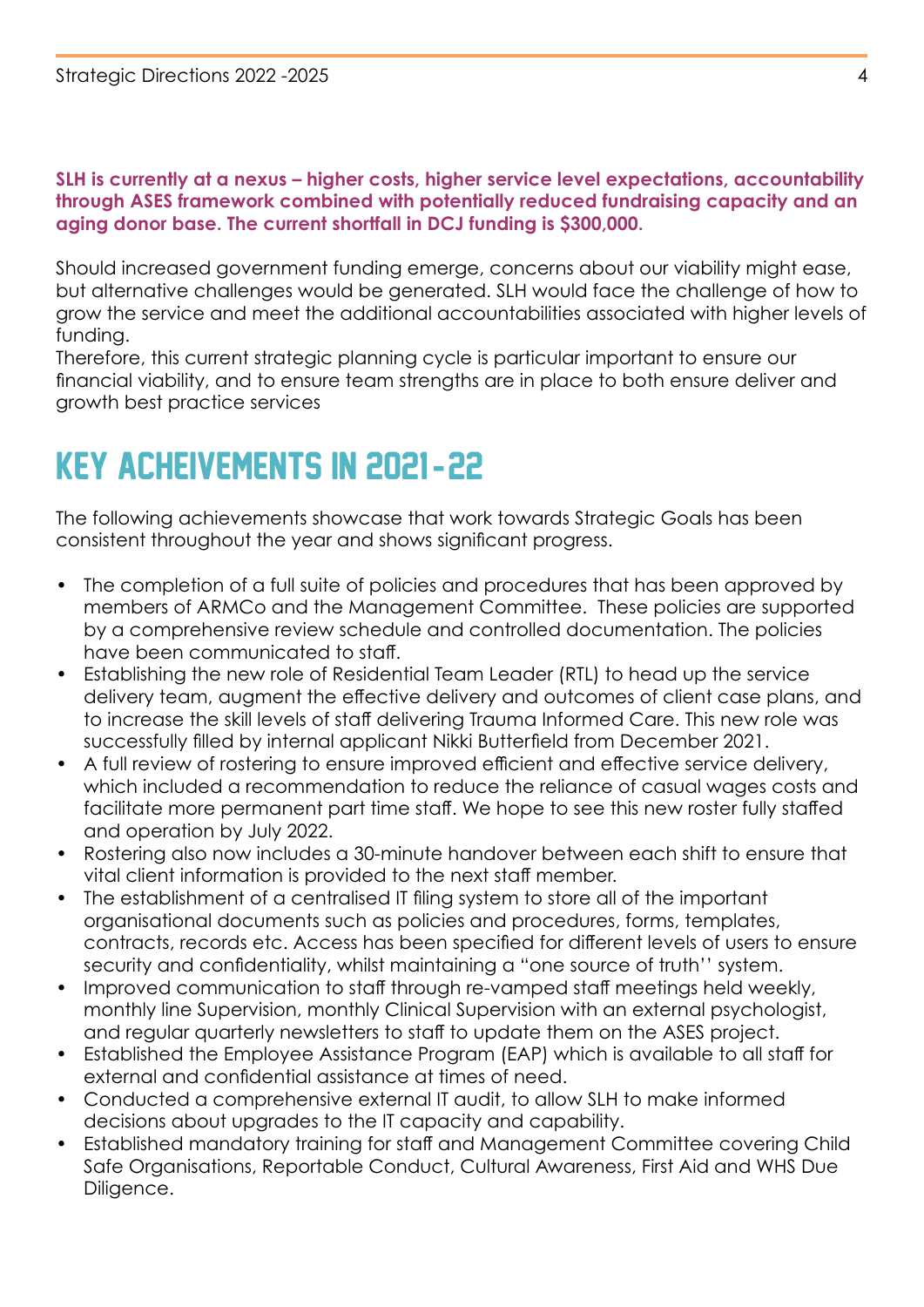# **ISSUES IDENTIFIED IN THE 2021-22 STRATEGIC PLAN** which were not successfully achieved



A review of the current Strategic Plan 2021-22 and BOP shows that there were areas where we did not achieve our anticipated outcomes. These can be summarised as:

- A framework and structured approach to encouraging bequests from long term benefactors.
- Using a variety of communication methods and channels to widen our scope for appealing to different demographic groups to increase our donations/donor base.
- A program seeking to strengthen corporate sponsorship.
- Establishment of a regular ''giving program''.
- Options for acquiring a new house to which we retain title and manage risk associated with losing tenure at Sturt Street.
- Systemic examination of organic growth options.
- The establishment of a SLH Foundation.
- Detailed assessment of government funding options through NDIS or other funding.

# Development of The Strategic Plan 2022**-**2025

SLH identifies that the Strategic Plan is the articulation of high-level organisational goals which, if we achieve them will ensure that we meet our mission, vision and values. SLH has a strategic Framework which we follow to ensure our strategic plan, operational actions and budgeting implemented and monitored; this is shown at **Annexure 1**.

SLH also identifies that the Strategic Plan should aim to meet the best practice industry standards, legislative requirements and ongoing financial viability of the organisation. SLH achieves the established Strategic Plan through a **Business Operations Plan (BOP)**  which:

- Provides a set of plans that have an operational focus and if successfully executed will ensure that the strategic goals are met.
- Relate to individuals and/or groups at an operational level to carry out the actions and plans.
- Dovetails with individual development plans for key staff members.

SLH held a Planning Day with staff on 8 March 2022 to gather input and feedback for the Strategic Plan. Information was provided by staff members – giving the plan a staff lens view. The staff also provided feedback provided by the Young People who are current residents at the house. This information has been summarised in the SWOT section below.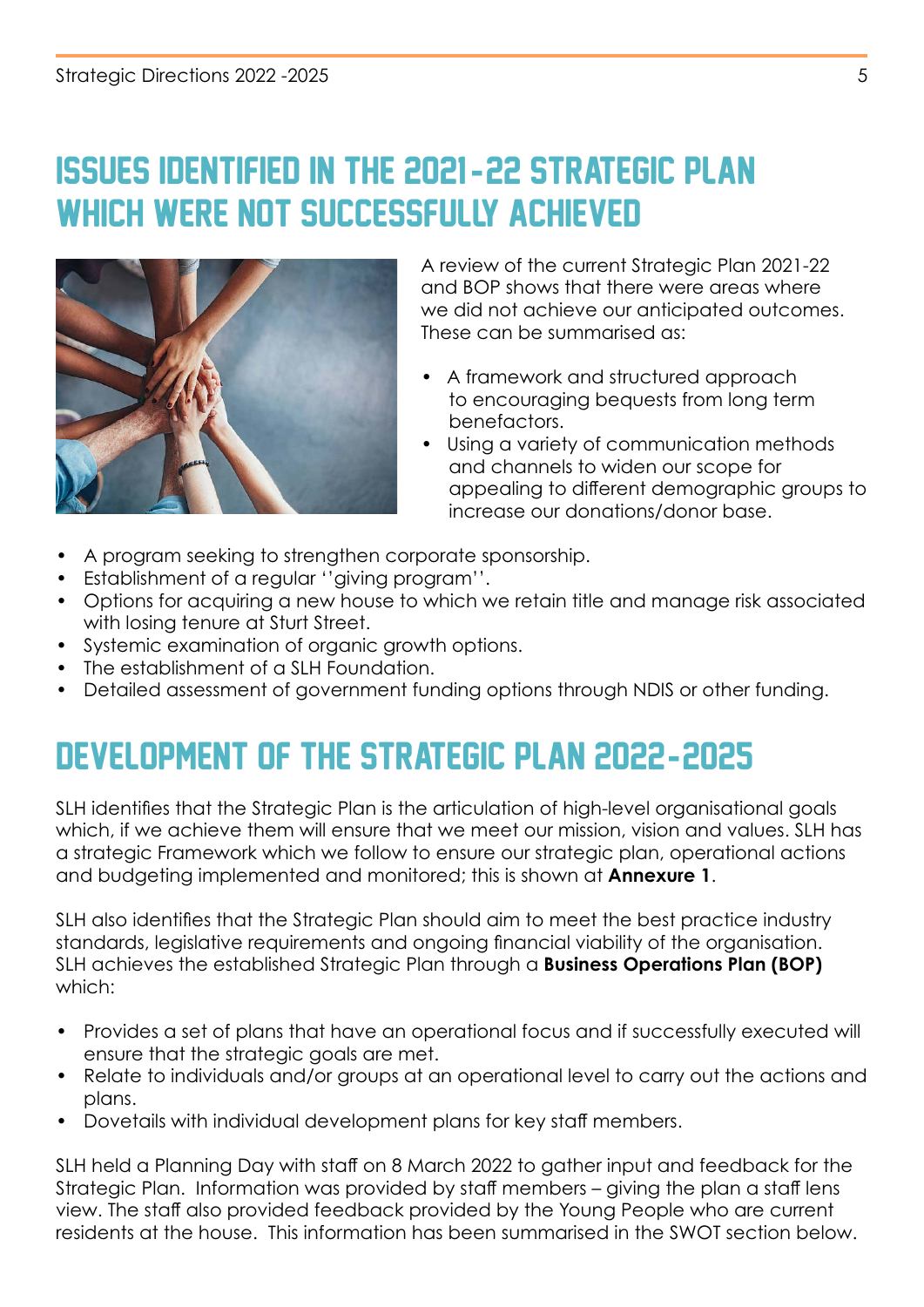#### SWOT

The following Strengths, Weaknesses, Opportunities and Threats were identified during the Staff Planning Day workshop on 8 March 2022. The SWOT is central to the establishment of goals and the ability to deliver them.

While the feedback on areas of weakness is important, or particular note is the number and variety of opportunities identified by staff members that are available – whether or not additional government funding is available.

Note that the summarised SWOT below includes feedback from Young People at the service, noted in italics.

#### **STRENGTHS**



*''Staff are cool and interesting people. They are the parents I wish I had''*

*-Young Person-*

- Small stand-alone service operating the Medium-Term model
- Tight knit, diverse team with broad experience
- Connections with other services, Peak bodies
- Location of the service physical environment of the house itself
- Longevity of the service, recognition by DCJ
- Continuum of care age 14 through to 24 when incorporating our STAY program
- Diversity of benefactors
- Individual bedrooms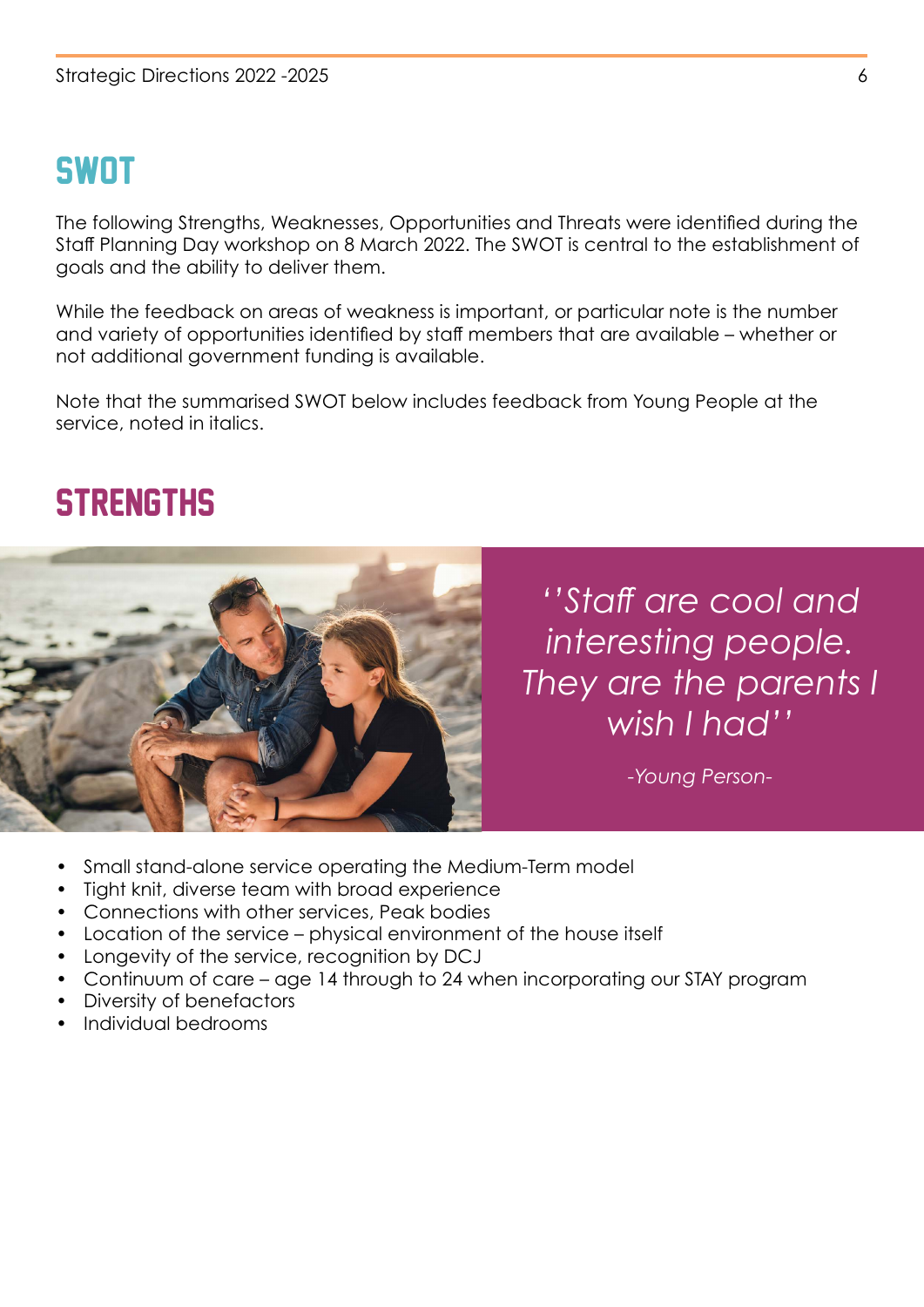#### **WEAKNESSES**



*"Decor and interior design is embarrassing"*

*"Consistency around staff applying things like the house rules, chores"*

*"Staff deal with situations differently and they lack a consistent approach e.g. some are rigid and some are much freer"*

*-Young Person-*

- Our benefactors are aging
- Communication with staff is not adequate
- Clinical Supervision stopped
- Inadequate On-call policy or solution it is casual/ad-hoc
- Timesheets are not understood by staff
- Financial systems have been out of date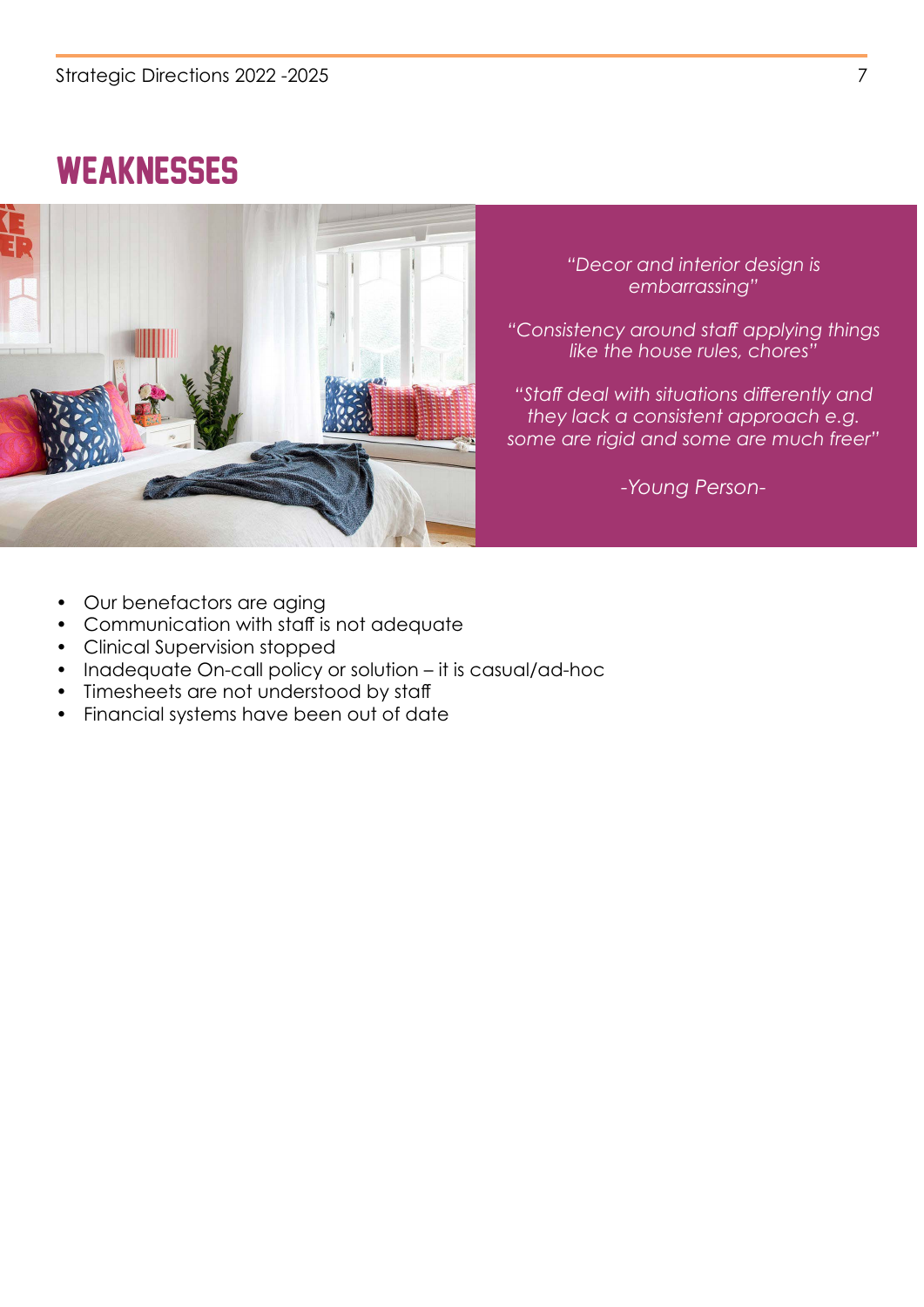#### **OPPORTUNITIES**



*"Improve the interior design – lounge room is overcrowded and therefore not comfy"*

*-Young Person-*

- Reporting on outcomes for YP
- Diversity of activities
- Diversify our donation base attract younger people to be donors
- Opportunity for bequests
- The establishment of a St Laurence House Foundation
- Wider use of social media to attract younger people and increase our profile
- Rebranding to appeal on social media platforms
- Consistency in rostering (good for staff and YP)
- More permanent staff roles
- Better communication between the staff team
- Build strong relationships externally with other service providers
- Implement a Living Skills program
- Opportunity to purchase a house to run the service or duplicate the service
- Advocacy for expanding our service in the medium-term model/space
- Building and raising the profile of the service in terms of medium term modelling through representation at peak bodies and ministerial levels
- Training and professional development of staff (expand the mandatory training courses)
- Connect with other businesses in the community e.g. Gyms partnering with them
- Corporate Sponsorship
- Opportunity for employment of YP in local businesses
- Expand and re-evaluate our STAY program
- Creating an employment program for YP to give them greater opportunities and skills
- Apply for additional arant funding
- New programs can lead to opportunity for rebranding and increasing the profile of SLH
- Tap into community grants they are smaller dollar values but can be used to improve programs and services
- Continue transparent communications between staff and Board
- Tap into the local youth networks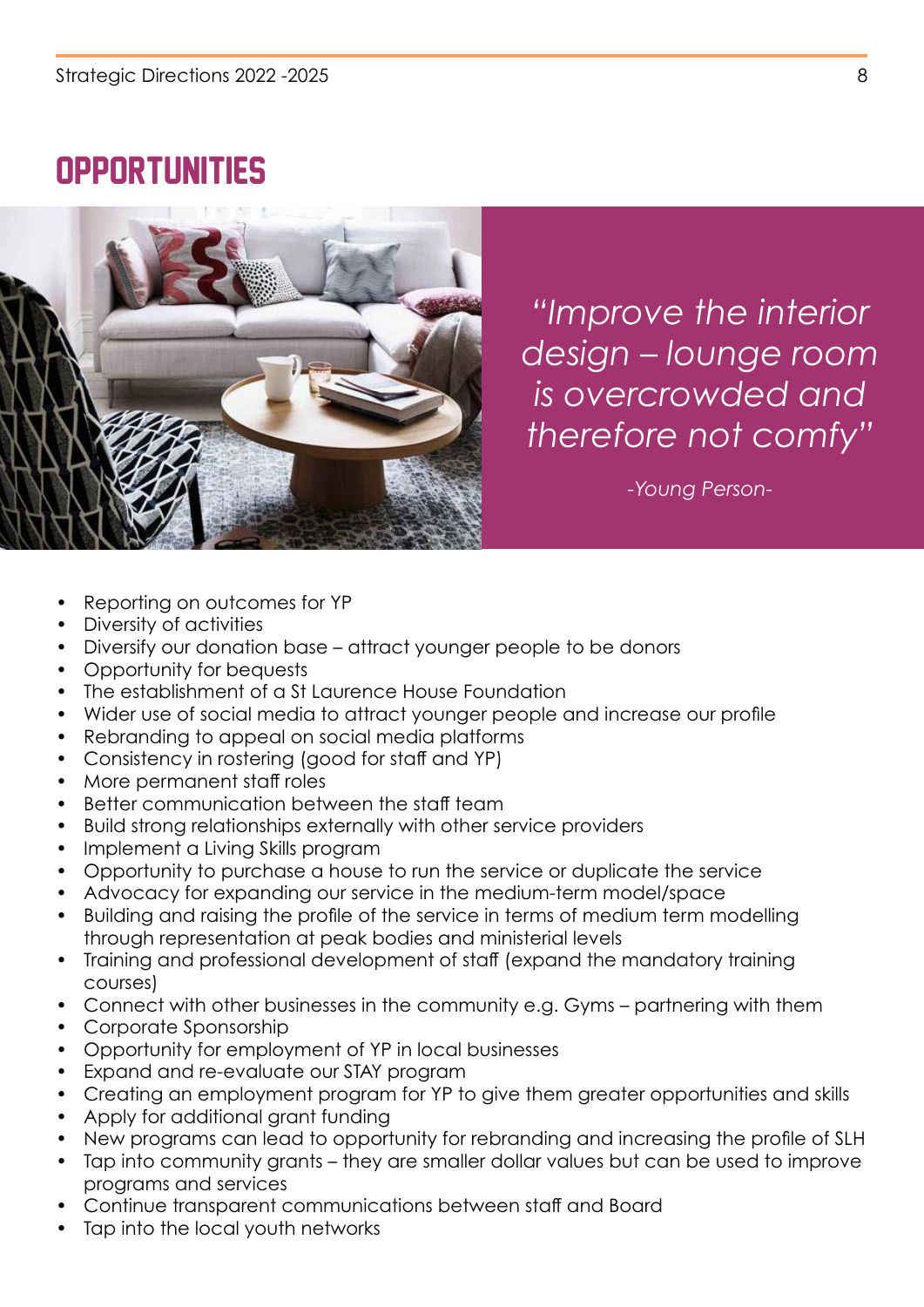## **THREATS**

- Funding DCJ could discontinue to fund us
- Failure to gain accreditation will lead to a failure to be funded by DCJ
- Older and long-term beneficiaries getting older and dying
- Competition with other providers who are FOR PROFIT and who can run service models with less overheads.

### Staff input to priorities for SLH



In addition to staff participation in the SWOT, staff were also asked to state what they thought was the highest priority item (in their opinion). The following list outlines those priorities:

- On-call back-up
- Consistency of care and consistency of teamwork within the Trauma Informed Care (TIC) framework
- Restructure the roster to be able to better resource and meet our needs
- Improve communications between staff and to include YP
- Consistency of how we work as a team through better/improved communications
- Regular meetings of staff to ensure consistency of YP care
- Improve overall communication between all groups staff YP Board
- Ensure consistent Staff Supervision and Clinical Supervision to ensure that the communication/messages are equally understood and applied by all

Whilst this feedback was helpful, it should be noted that all these items are currently in train and feature strongly in the current BOP.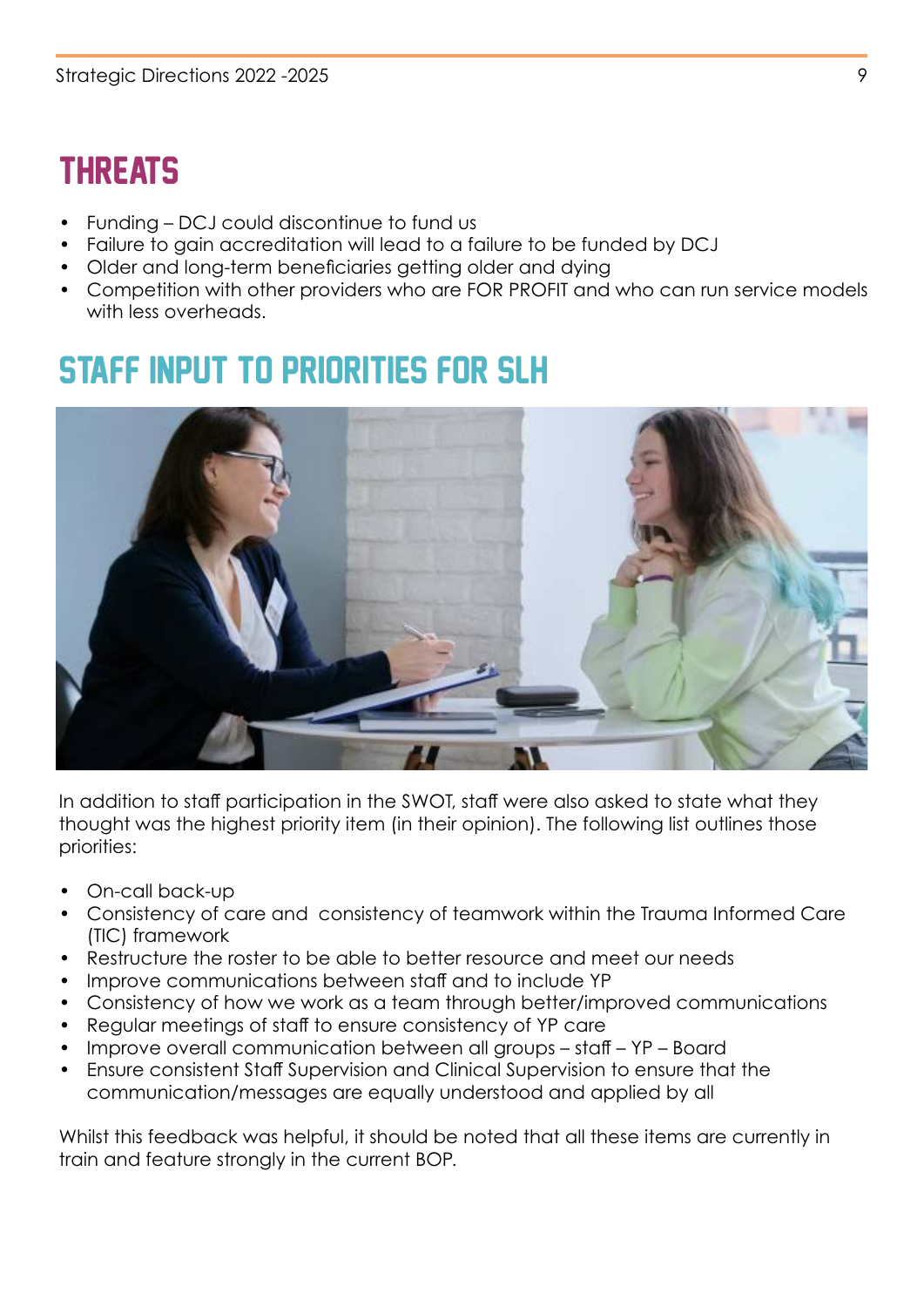

# Our mission

Getting Homeless Children and Young People back on track.

# Our vision

We innovate and build supportive communities to help young people achieve their full potential.

# Our goals

- Deliver Quality Services with Lasting Impact
- Positively Influence the System
- Diversify our income
- Look to the future

## Our goals are enabled by

- 1. Understanding our environment
- 2. Effective Governance
- 3. High quality trained staff supported by effective systems, processes and procedures
- 4. Adopting a communication strategy that engages existing and new audiences and supports fundraising
- 5. Collaboration with stakeholders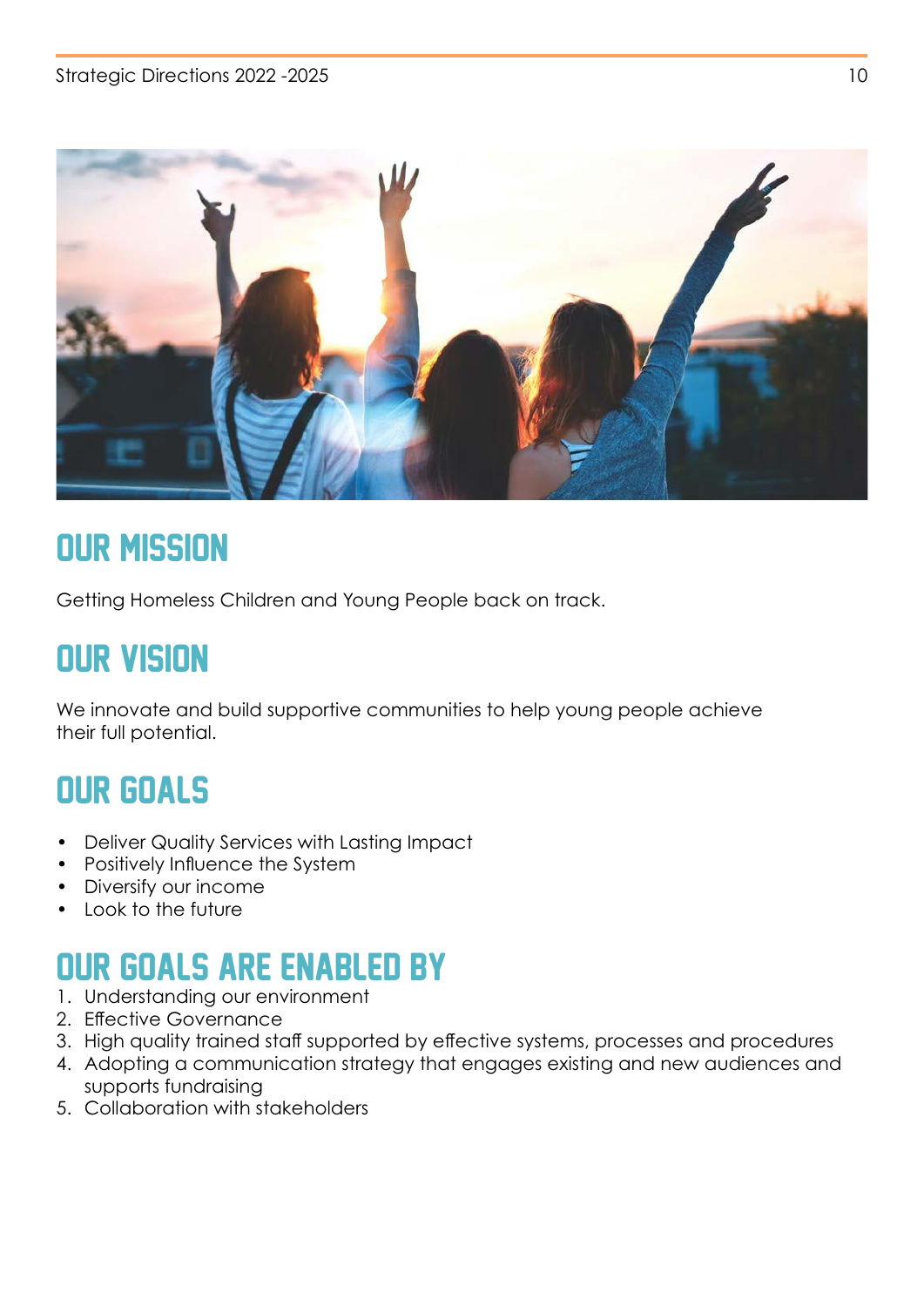# We are guided by our values



Integrity

We work with honesty and transparency



Equity & Access

We treat our clients fairly and as equals, ensuring that they have access to services that they need in order to flourish



Inclusiveness



Empowerment

We work towards providing clients with the tools to transform their lives



Dignity

We acknowledge the worth of every person



Safety

core of all practice



We will at all times uphold the National Child Safe Principals to ensure the safety and wellbeing of children and young people



Trust



Respect

We work in a manner that encompasses empathy, consideration, communication and tolerance for each other

Client Centred

specifically designed for them and has focus on their goals and aspirations. We encourage and support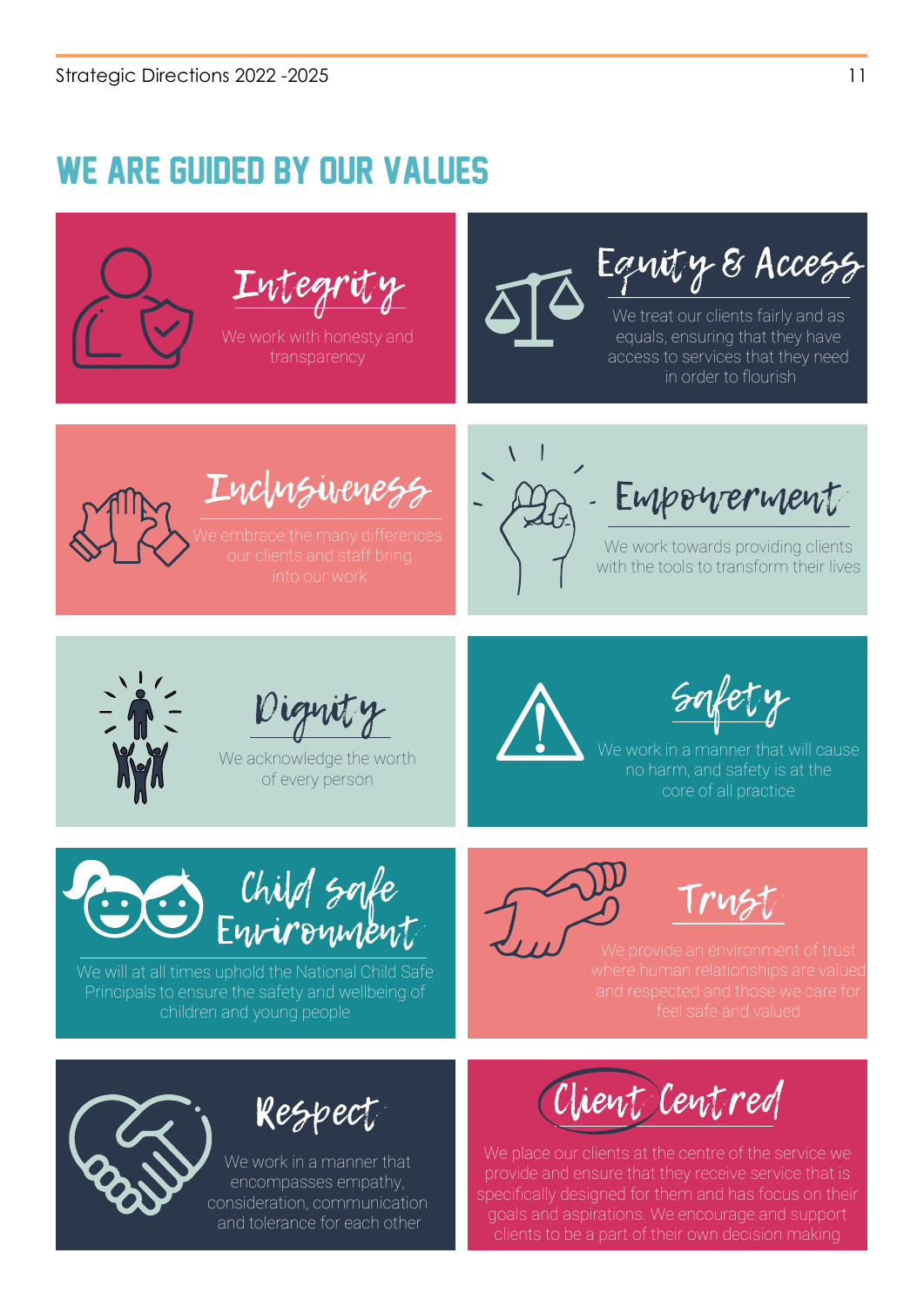

#### **STRATEGIC GOAL 1** DELIVER QUALITY SERVICES WITH LASTING IMPACT

It is important to SLH that we are providing our valued clients with best practice services which provides them with the foundations for moving through life successfully and resourcefully. To successfully achieve this goal, we must:

# **OPERATIONS**

- Be a Child Safe organisation where our policies and practices align to promote these principles.
- Be recognised as a provider of best practice in Trauma Informed Care service delivery.
- Understand the implications of our organisations Strengths, Weaknesses, Opportunities and Threats so that we can shape and improve our services to provide best practice.
- Implement a program outcomes measurement focus which ensures we deliver quality services, and we can continually improve our service delivery and offering.
- Research and implement an effective accounting and finance system which will synchronize information, reduce administrative load, and increase both accuracy and efficiency.
- Ensure our IT system is robust and secure and provides ''one source of truth'' access to information for our authorised users.
- Identify and complete an array of grant applications.
- Ensure our staff are well informed through:
	- 1. clearly defined roles
	- 2. effective rostering
	- 3. ongoing recruitment of appropriately qualified staff
	- 4. ongoing improvement of the induction program
	- 5. monitored probationary periods
	- 6. regular line and clinical supervision for all staff
	- 7. yearly performance review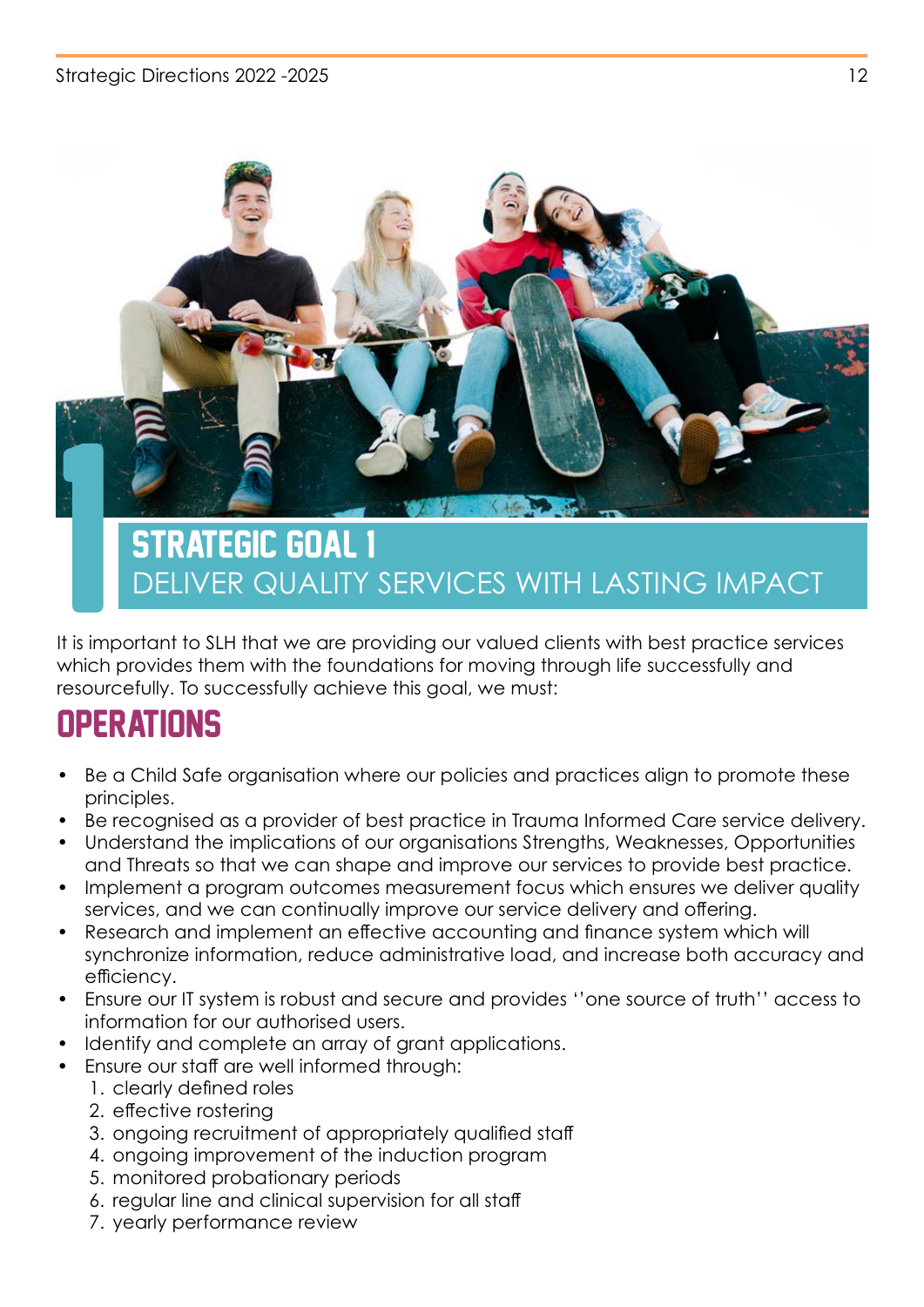- Ensure our staff receive ongoing training and development in mandatory requirements and trauma informed practices to allow them to provide high quality service delivery.
- Encourage, welcome and collate all feedback from our clients and stakeholders to allow us to continually understand and respect Young People's opinions and improve our planning, services and environment accordingly.

# **GOVERNANCE**

- Attain accreditation and ensure ongoing review and maintenance of ASES accreditation standards.
- Continue to review our current policies and procedures to ensure that they are clear and inform our organisation of legislative and regulatory requirements both at an organisational and practice level to ensure we are compliant and operating at best practice standards.
- Develop and implement defined communication channels to ensure that Management Committee and Operations have effective and transparent governance and can act on identified concerns quickly and effectively.
- Implement and review the planning framework that promotes ongoing strategic planning, budgeting and budget controls, and a safety and risk management system.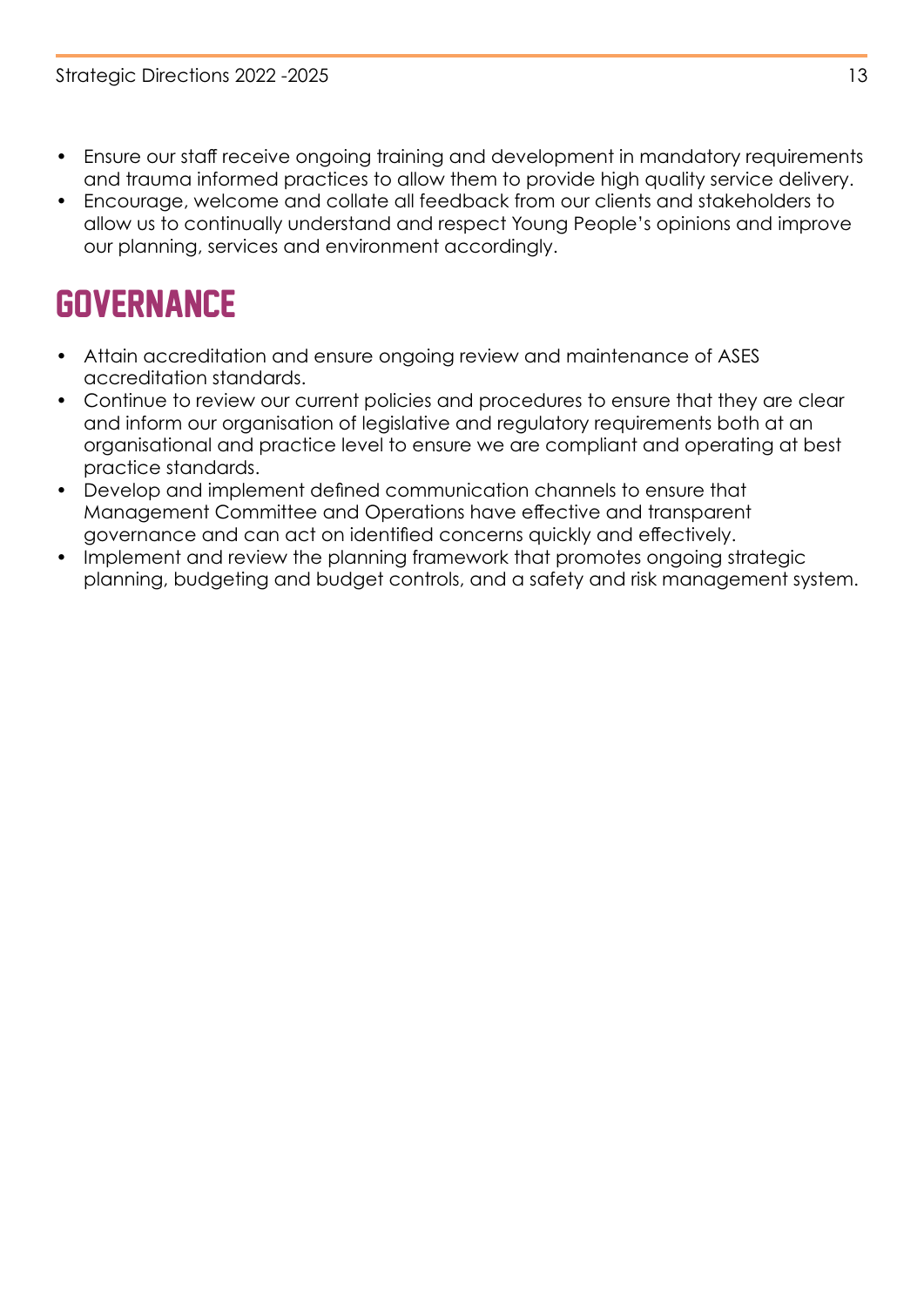

SLH believes in the efficacy of the programs that we offer to vulnerable children and young people, and as such understand the need to have greater visibility and influence within the sector. More visibility and a positive influence in the sector will allow SLH to increase our funding and be a voice to set direction and policy for children and young people into the future. To successfully achieve this goal, we must:

# **OPERATIONS**

- Develop and maintain strong industry relationships through active engagement and participation with peak bodies, funders and other allied service providers.
- Initiate industry forums that foster awareness and understanding of youth homelessness and promotes SLH model of care that raises our industry profile.
- Ensure our staff engage in activities within the wider community which enables them to build networks, participate in sector activities and forums, and take on influential roles.
- Ensures that staff training and development remains up-to-date, and that ongoing mandatory training is monitored and completed.
- Actively collaborate with other agencies and allied services in the management of clients' cases to ensure positive outcomes.

# Marketing and Communications

- Increase public awareness of our organisation and service delivery through better use of information communication including website and social media channels.
- Use our communication and social media channels to showcase our best practice services, promote our programs, and provide information on the success of our program outcomes.
- Utilise communication analysis (Click through rates, open rates, likes, followers etc.) to monitor the effectiveness our communication channels to allow us to improve delivery, uptake and influence.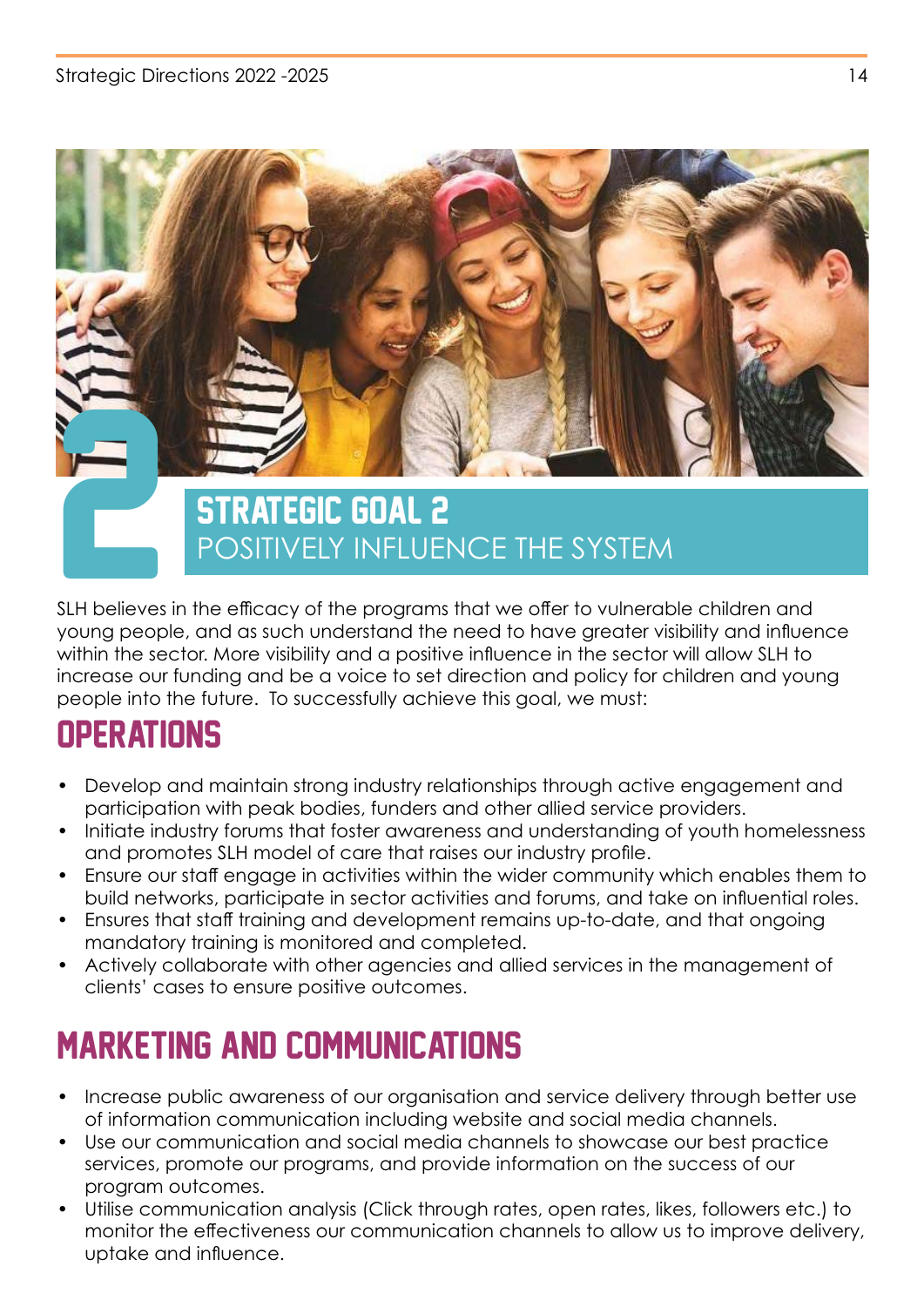

SLH understands that currently government funding does not fully support the services and activities that we provide to our clients; and therefore, we must look to diversify our income streams to remain financially viable and have the capacity to provide ongoing quality service standards. To successfully achieve this goal, we must:

# **OPERATIONS**

- Conduct regular reviews of our performance in meeting regulatory, statutory and industry standards to ensure we remain financially viable.
- Have strong and collaborative relationships with funders, community, sector and benefactors.
- Actively seek to secure government funding for the programs we deliver to clients.
- Actively seek to secure local government and community funding to support our programs for children and young people.
- Understand our current fundraising environment/demographic which includes Parish communities, members of St Laurence House, our patrons, previous personal donors, previous attendees at fundraising events, previous corporate donors/sponsors; and communicate with them through a variety of channels which best suits their needs.

## **GOVERNANCE**

• Operate within the limits of the Australian Charities and Not-for-Profit commission and other legislative bodies with regard to fundraising and sponsorship activities.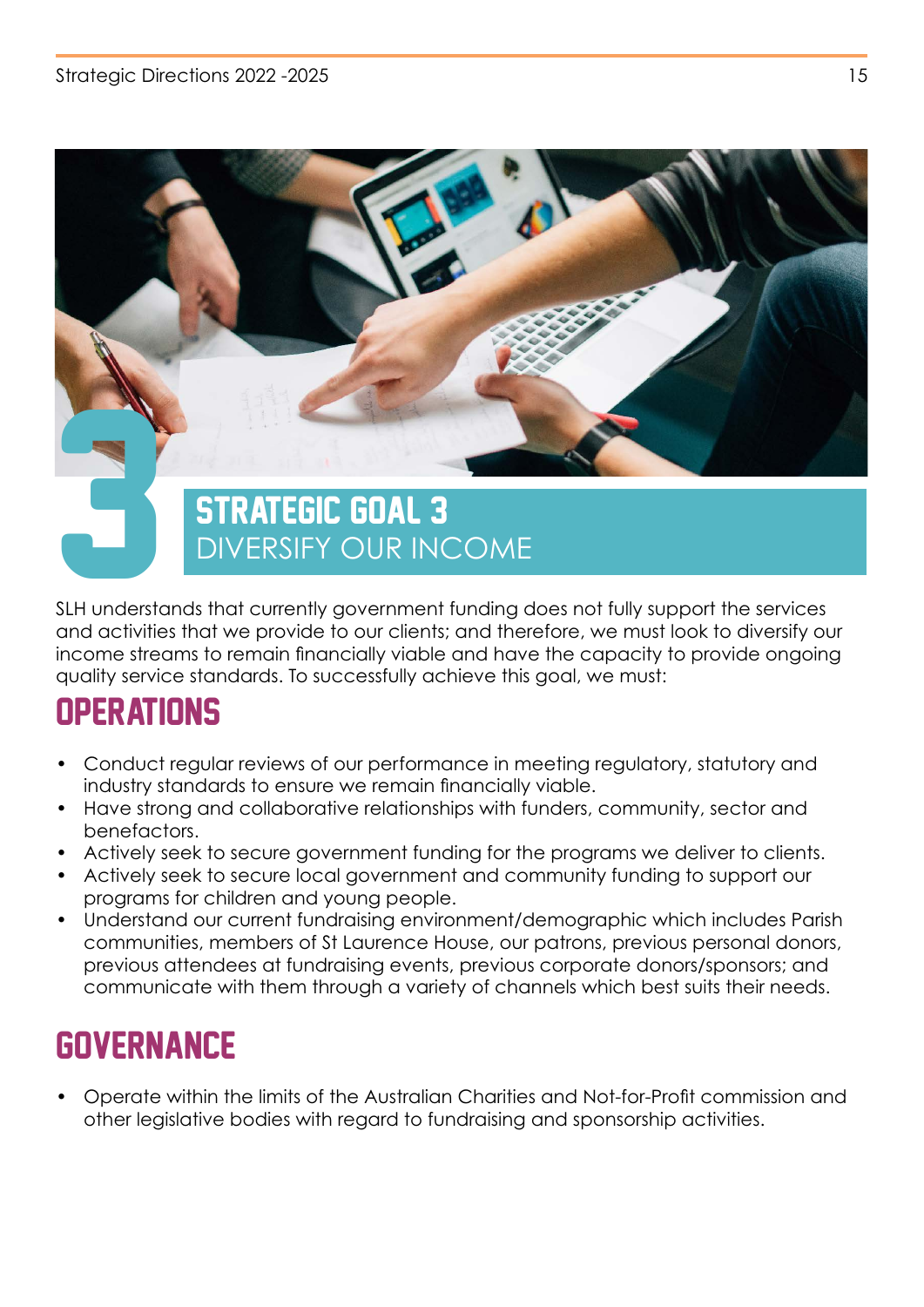# Marketing and communications

- Understand the target audience that we need to attract to increase our fundraising and bequest capacity.
- Establish a framework for approaching benefactors.
- Have effective and efficient systems in place to manage our interactions with our donor/sponsorship database and to monitor responses and outcomes.
- Have effective and efficient systems in place to manage fund raising events and measure outcomes of those events.
- Have different communication strategies in place which engages with a wide audience demographic allowing us to build our fundraising capacity, our membership, and bequests.



SLH acknowledges that opportunities arise which may require swift action; and therefore, we need to have a direction for futuristic strategy, so that we can see an opportunity and act if required. To successfully achieve this goal, we must:

# **OPERATIONS**

- Monitor the sector to identify emerging opportunities for growth.
- Understand the sector to establish where specific skill shortages exist that SLH might be able to fill
- Monitor which sector segments are allowing for-profit organizations to be established
- Establish key funding opportunities available through untapped NDIS funding streams.
- Generate a specific contingency plan, including timeframes, if DCJ funding ceases.
- Identify other service providers in the sector who may be a good fit with SLH and provide opportunities for strategic partnerships
- Establish a hierarchy of preferences and best fits for expansion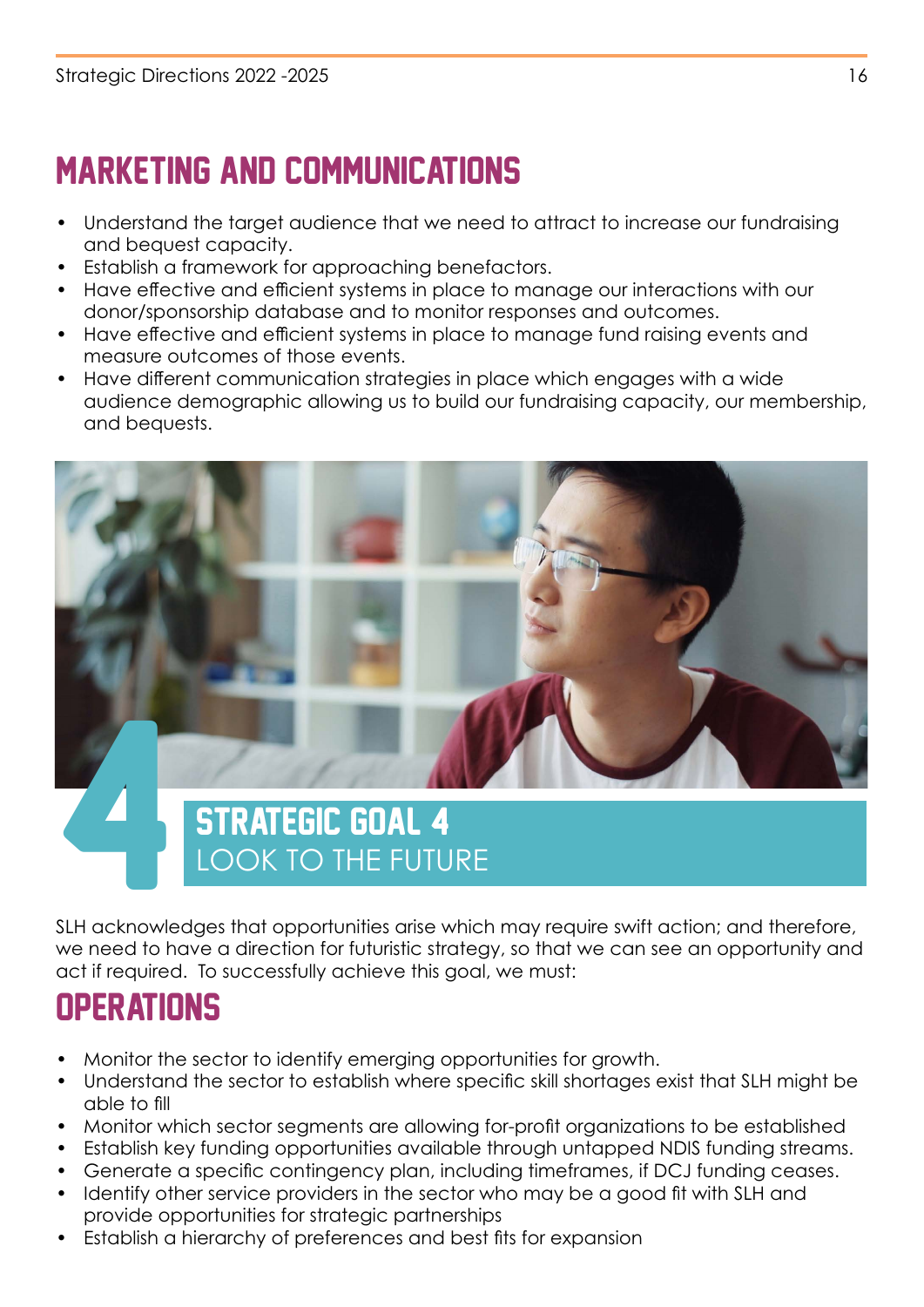### **FINANCE**

- Identify which specific services give opportunities for "fee for service" income e.g. recent income received from DCJ
- Generate a specific contingency plan, including timeframes, if DCJ funding ceases.
- Develop a framework to measure a social return on further investment in the sector that is specific to St Laurence House – as Lighthouse has done in Victoria.
- Establishing a SLH foundation that operates independently from the SLH Management Committee. The intention would be that long term strategic funding generated through bequests and other means would be quarantined from operational constraints, although the two bodies would work closely together.

# **PROPERTY**

• Develop communication strategies targeting bequests with a specific objective to acquire a house which we will own and have secure tenure of. There is potential for the title of any such property to be held in the SLH Foundation.